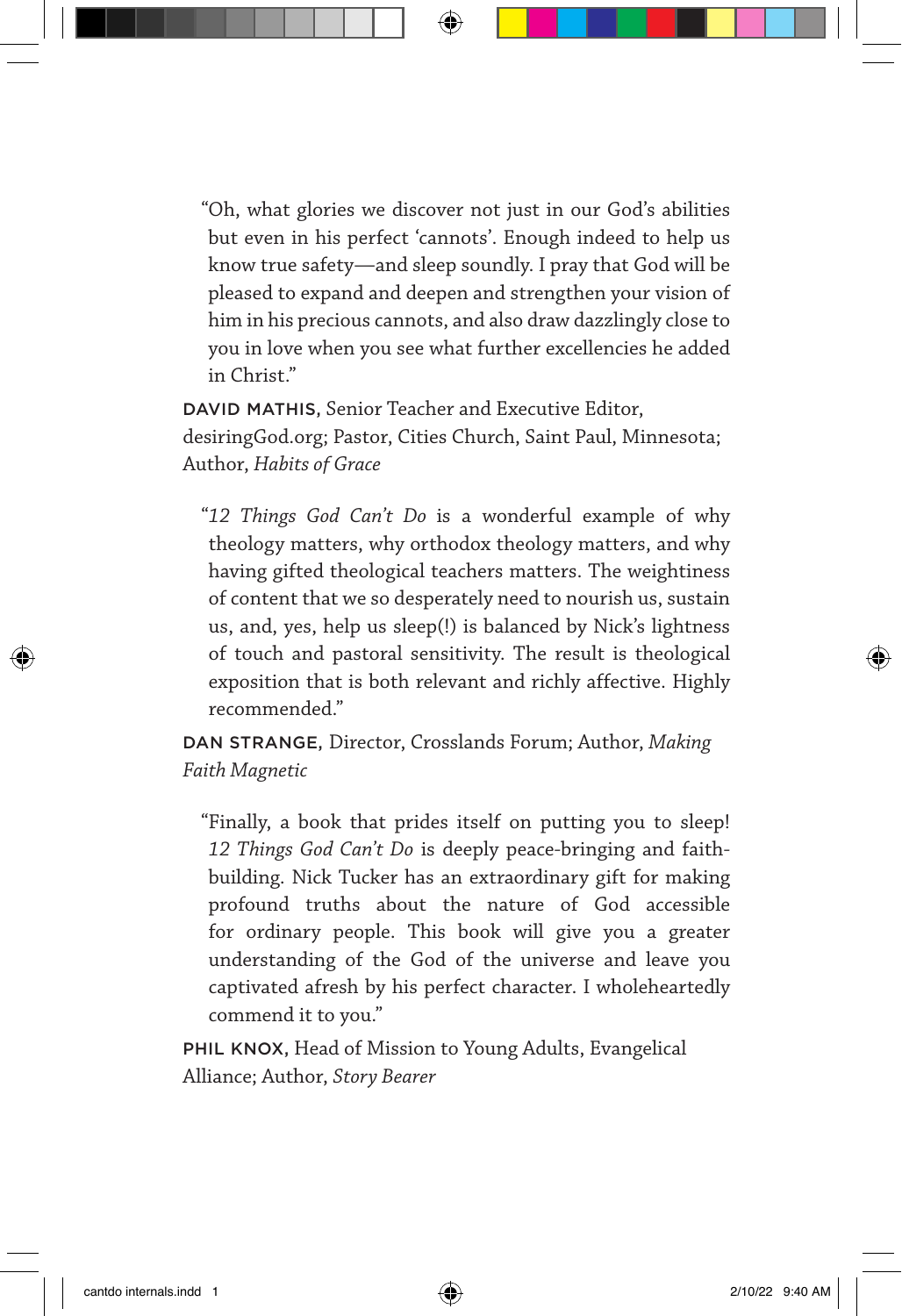- "This is a beautiful book that simultaneously blows your mind and warms your heart! Each chapter creatively and biblically reveals something awesome about God, exploring the Creator/creature distinction to draw the reader into a greater understanding of his character and nature. This book will change you—how you live and how you love. With the turn of each page, your trust in God will grow, and your love for him will increase as you gaze upon his majesty."
- MEL LACY, Executive Director, Growing Young Disciples
	- "*12 Things God Can't Do* fed my soul and blessed my heart in more ways than I could have imagined. By focusing our minds on the very things God can't do, Nick Tucker shows how Scripture speaks to reassure us and to renew a living faith. God really is not like us, and because of that, we find rest for our souls and even more reason to rejoice in our Maker. I can't think of a believer who would not be hugely rewarded by a careful reading of this excellent book."
- NEIL POWELL, Pastor, City Church Birmingham
	- "This beguiling book is more important than its modest size would suggest and has a TARDIS-like quality. The whimsical title will draw you into what becomes a much bigger, more encompassing and more significant journey. It offers a reliable and engaging crash course in apologetics, but then takes you on a breathtaking tour of the doctrines of God, of Jesus and of our humanity, and grips these vital truths in a fascinating theological/historical/philosophical framework. It is a book that improves its readers by not simply teaching us how to think properly but showing how thinking properly about God is foundational to understanding our own identity and how to serve, love and enjoy the one for whom we were made. Everyone should read this."
- RICHARD CUNNINGHAM, Director, UCCF: The Christian Unions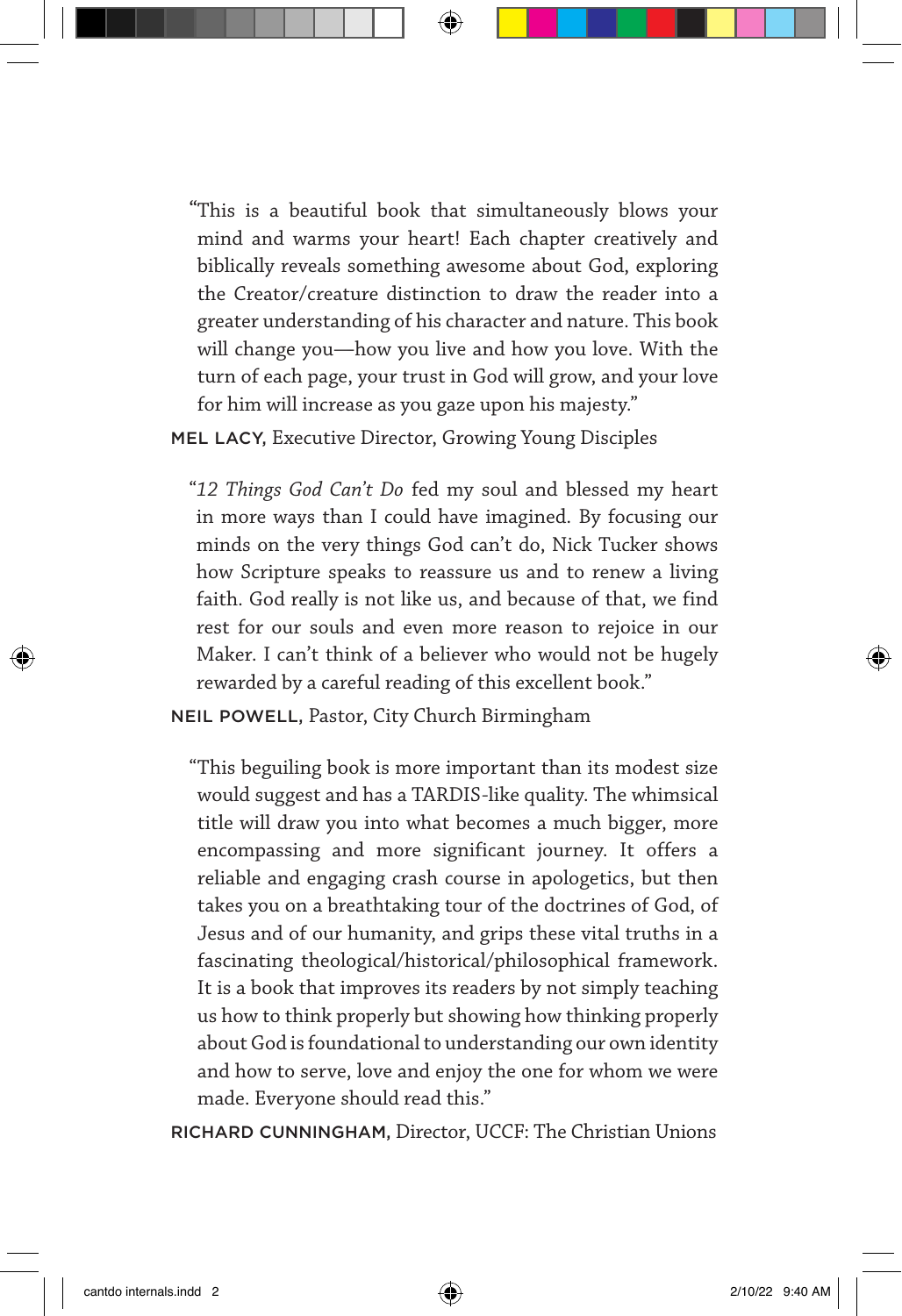"This book is an astonishing achievement. One of the most daunting subjects for the Christian is understanding something of the nature of the triune God. Christians throughout the ages have wrestled with questions like: *Does God really know everything, and, if so, what does that do to free will? Can God change his mind? Does God suffer?*  Nick Tucker tackles twelve of the most complex questions people have asked about God and addresses them in a way that is biblically faithful and informed by the best minds in Christian tradition. Rich in theological truths and brimming with helpful illustrations, this is a book that I will recommend to anyone wanting to know God more deeply. I only wish this book had been in print when I was younger!"

SEULGI L. BYUN, Chair and Associate Professor, Department of Biblical and Religious Studies and Philosophy, Grove City College

"I strongly commend this work. We need books on the great teachings of the Bible in an accessible format. Dr Tucker gives us an introduction to Christian beliefs about God which is engaging, clear and applied. I hope that it is widely used in churches."

PETER JENSEN, Former Archbishop of Sydney; Former Principal of Moore Theological College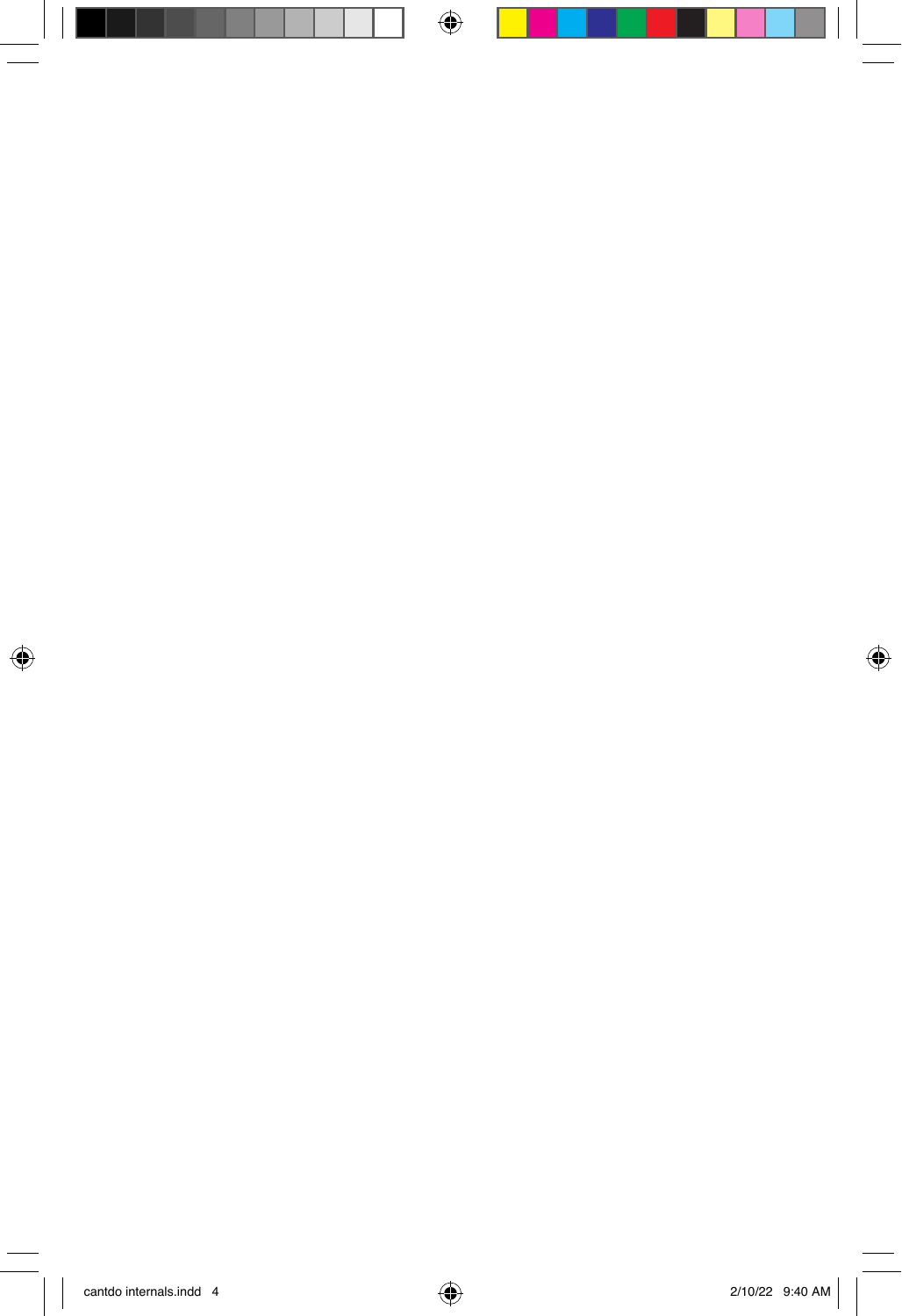# **12 T H I N G S G O D CAN'T DO**

### **NICK TUCKER**

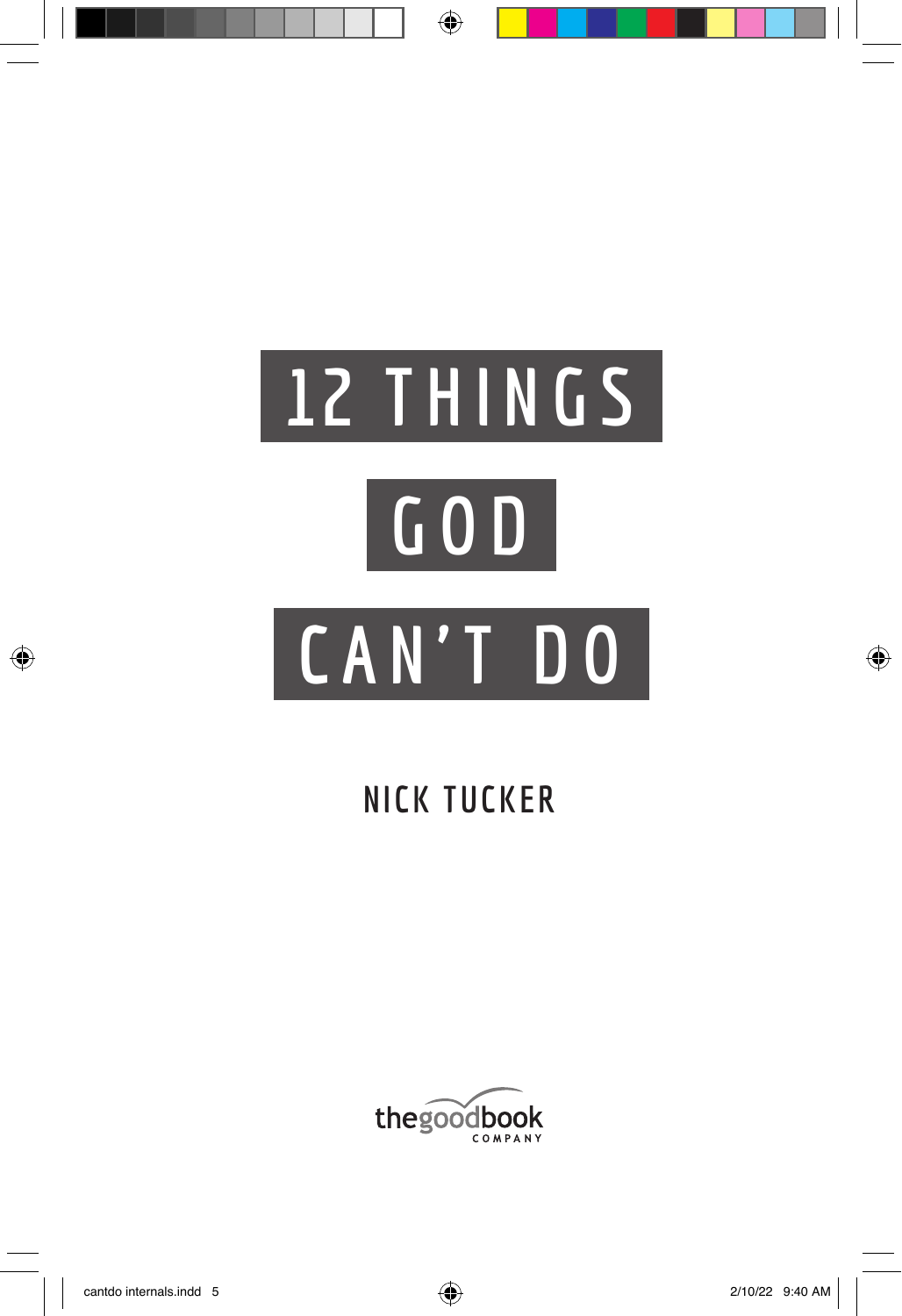12 Things God Can't Do © Nick Tucker, 2022

Published by: The Good Book Company



thegoodbook.com | thegoodbook.co.uk thegoodbook.com.au | thegoodbook.co.nz | thegoodbook.co.in

Unless indicated, all Scripture references are taken from the Holy Bible, New International Version. Copyright © 2011 Biblica, Inc.TM Used by permission.

All rights reserved. Except as may be permitted by the Copyright Act, no part of this publication may be reproduced in any form or by any means without prior permission from the publisher.

Nick Tucker has asserted his right under the Copyright, Designs and Patents Act 1988 to be identified as author of this work.

ISBN: 9781784986766 | Printed in the UK

Design by Drew McCall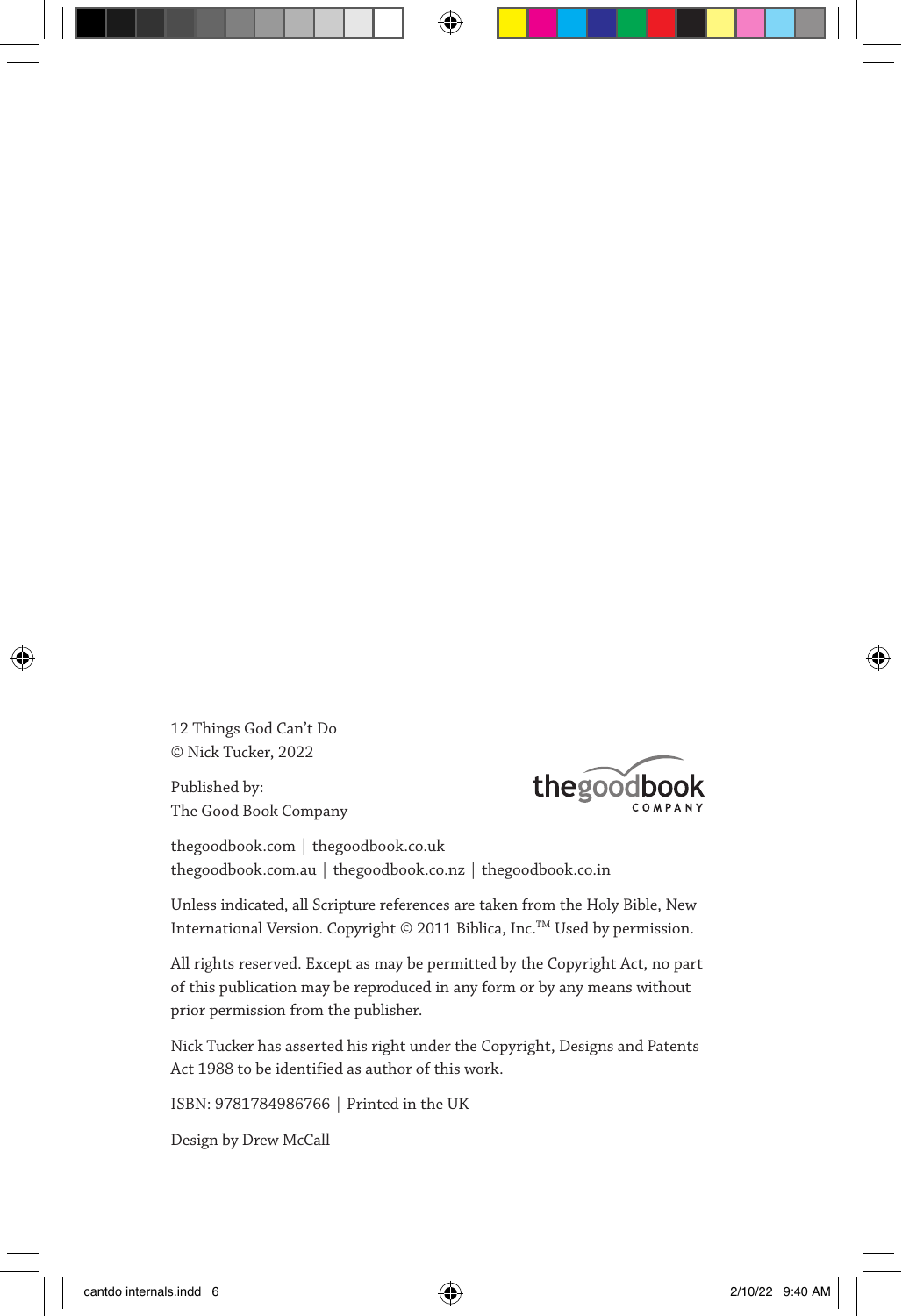*In memoriam Michael John Ovey*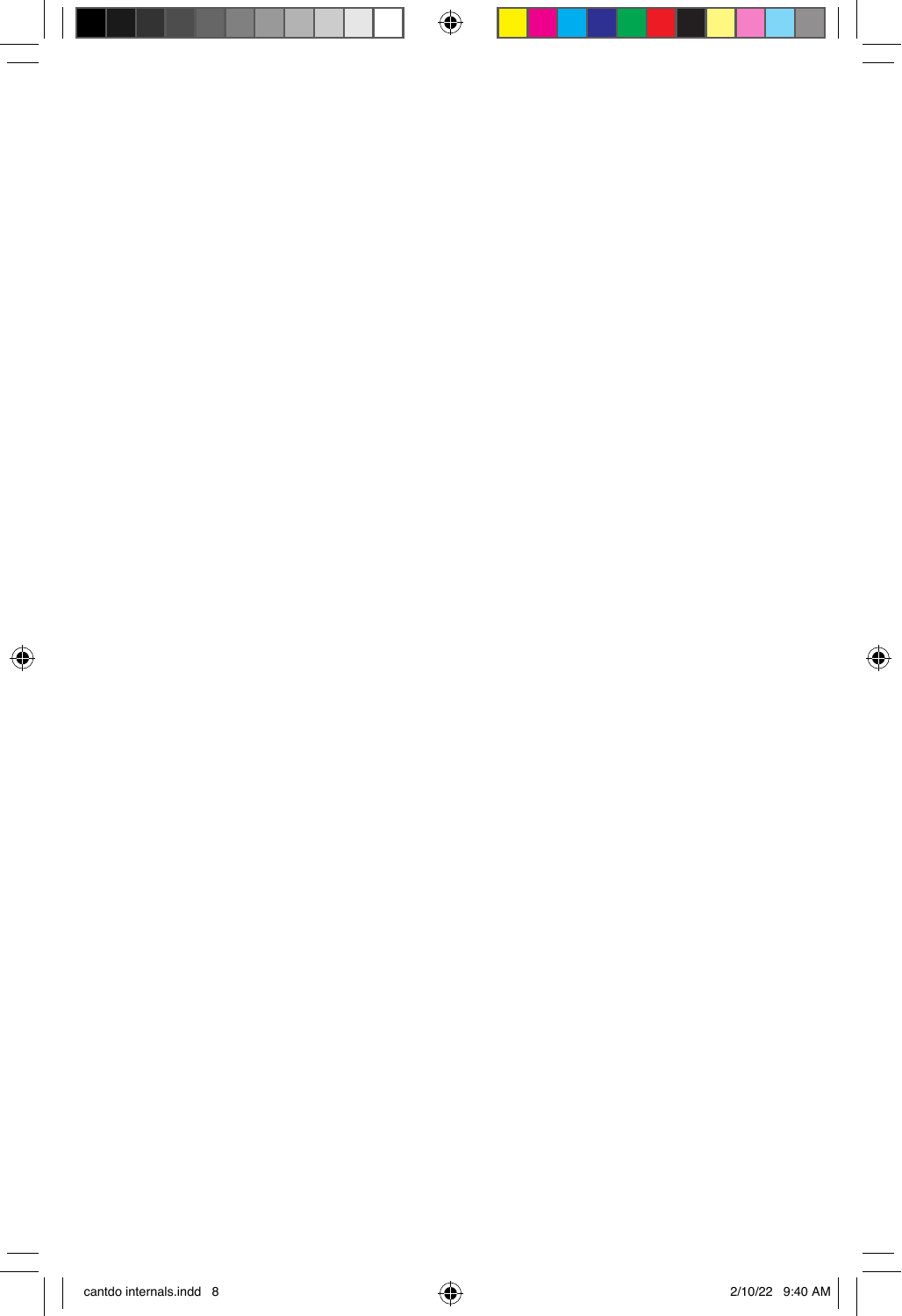## **CONTENTS**

| Introduction                             | 11  |
|------------------------------------------|-----|
| Interlude 1: The God who slept           | 21  |
| 1. God can't learn                       | 27  |
| 2. God can't be surprised                | 41  |
| 3. God can't change his mind             | 53  |
| Interlude 2: God went to school          | 65  |
| 4. God can't be seen                     | 71  |
| 5. God can't bear to look                | 81  |
| Interlude 3: God appeared                | 93  |
| 6. God can't change                      | 99  |
| 7. God can't be lonely                   | 111 |
| 8. God can't suffer                      | 123 |
| 9. God can't die                         | 135 |
| Interlude 4: God suffered and died alone | 141 |
| 10. God can't be tempted                 | 149 |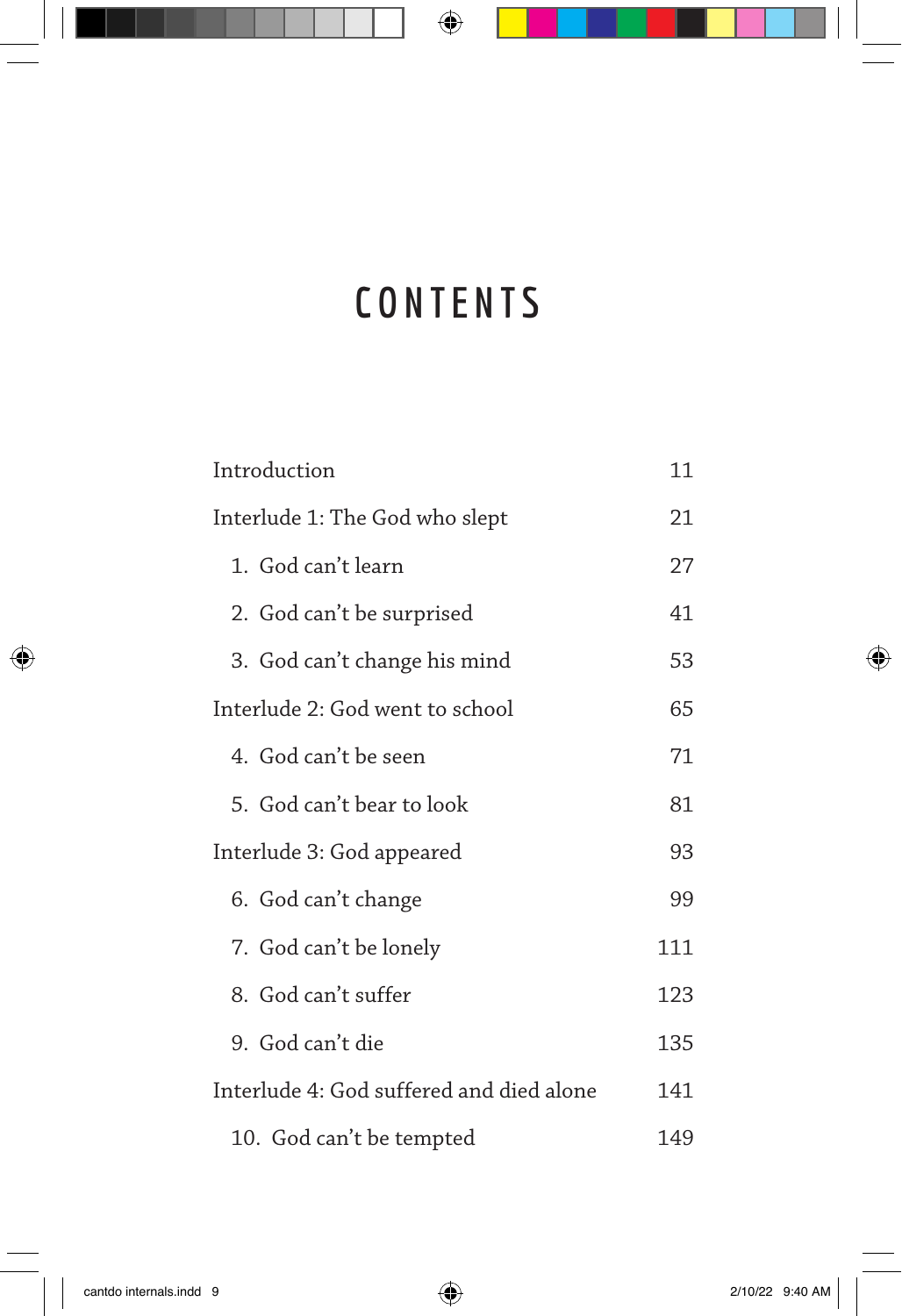| 11. God can't lie              | 159 |
|--------------------------------|-----|
| Interlude 5: Jesus was tempted | 169 |
| 12. God can't change           | 179 |
| Acknowledgements               | 185 |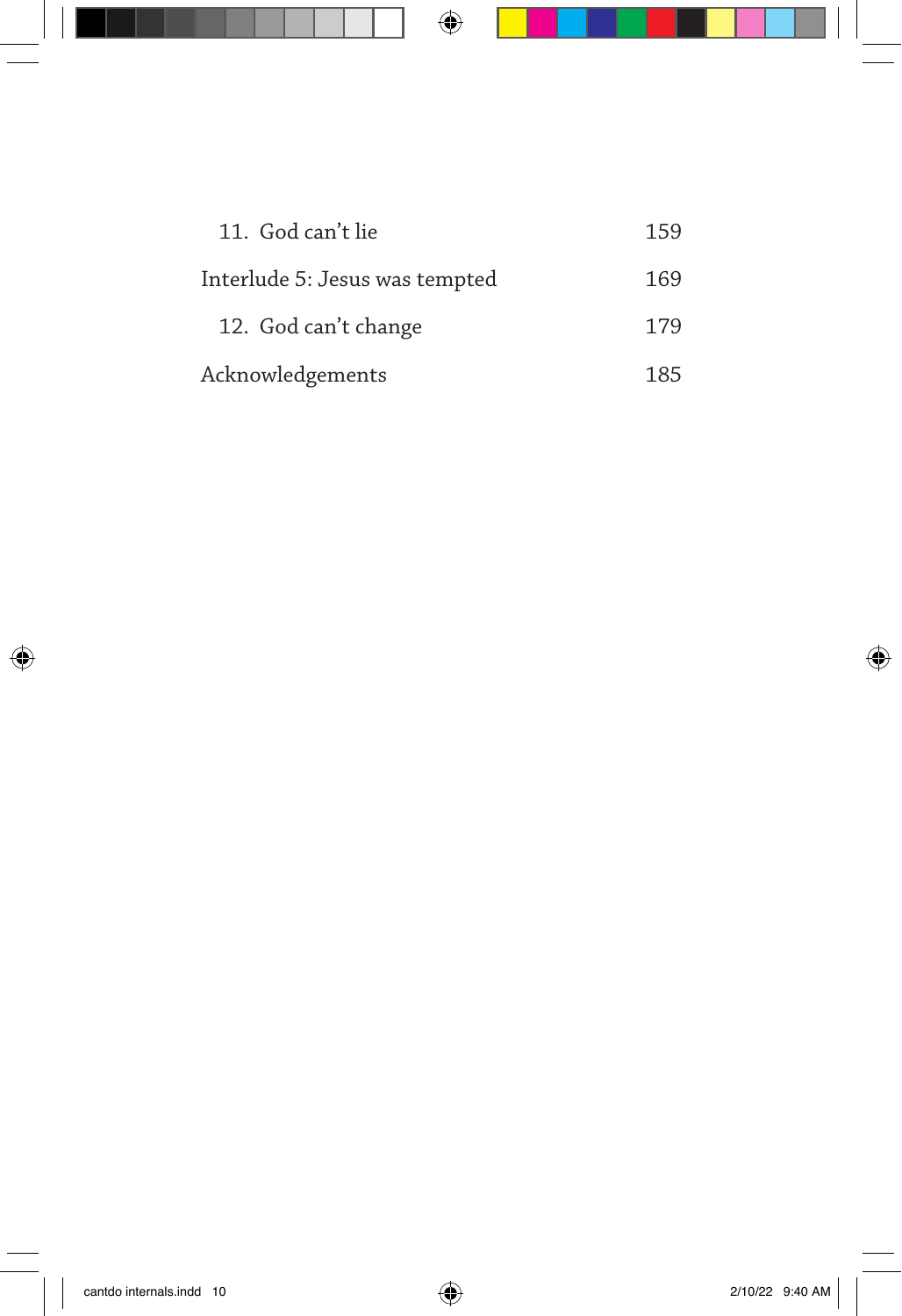## **INTRODUCTION**

#### **"Y**ou're in trouble."

I wasn't sure whether to believe her. Bitter experience has taught me that when someone tells me that I'm in trouble, I probably am. Yet a twinkle in her eye suggested that all was not entirely lost.

"Oh dear," I said, "was it something I said?" (It normally is.)

"I nearly didn't get here this morning," she replied, at which point my heart rate dropped a bit. I was the guest preacher for a church weekend retreat, and I felt pretty sure that this member's transport problems were unlikely to be my fault.

"It's your fault," she added.

"Oh, I'm sorry to hear that…" I had to know more.

It turns out that this lady had lost her husband several years ago. She had not slept through a single night since. That morning, though, she had not lain awake listening to the dawn chorus for hours as usual, but had woken to the sound of banging at her front door, which she eventually realised was the person who had come to drive her to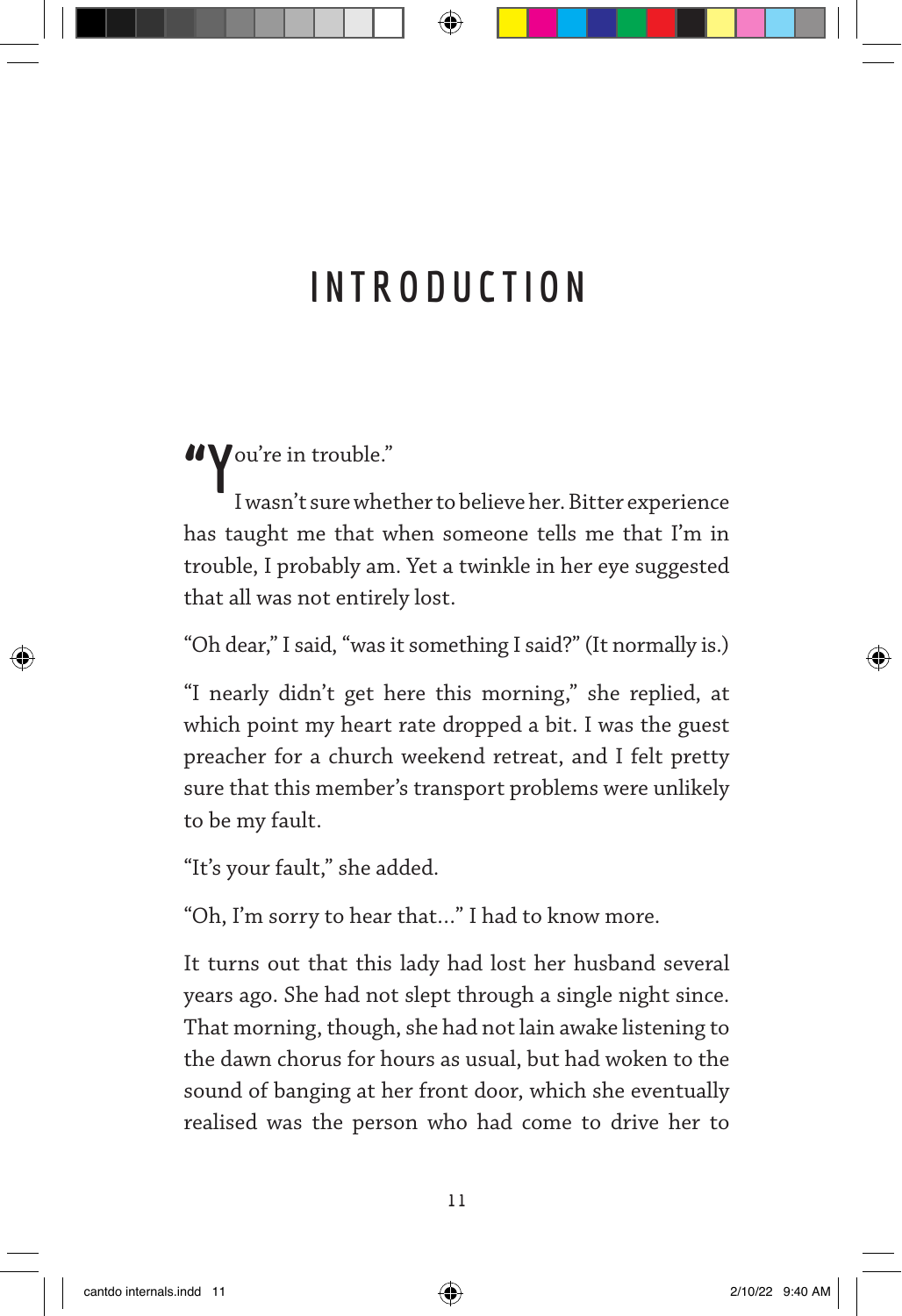that day's meetings. She had not only slept through the night—she had overslept.

How, you might ask, could this have been my fault? She put her sleepiness down to the talks I had given the evening before. It's not unheard of for my talks to put people to sleep, but normally they wake up when I stop speaking. This time, though, was different. This time, the effect was (to my surprise, I'll admit) exactly what the title of the talk suggested should happen: *12 Things God Can't Do and How They Can Help You Sleep at Night*.

As you read this book of the same title, I'm hoping that you might have a similar experience. Knowing God better really should help us to sleep more soundly.

Don't believe me? Ask King David.

Psalm 3 begins with him describing a situation of appalling stress: "LORD, how many are my foes! How many rise up against me!" (v 1). It's so bad that the talk of the town is that "God will not deliver him" (v 2). David wrote this psalm whilst on the run from his son Absalom, who had led an apparently successful *coup d'état* to take the throne (see 2 Samuel 15 – 18). David escaped, but now had a target on his back.

But Psalm 3 holds a remarkable surprise: "I lie down and sleep; I wake again, because the LORD sustains me"  $(v 5)$ . To David, the amazing bit of that verse was probably the middle portion: "I wake again". After all, there were plenty of people trying to prevent that outcome.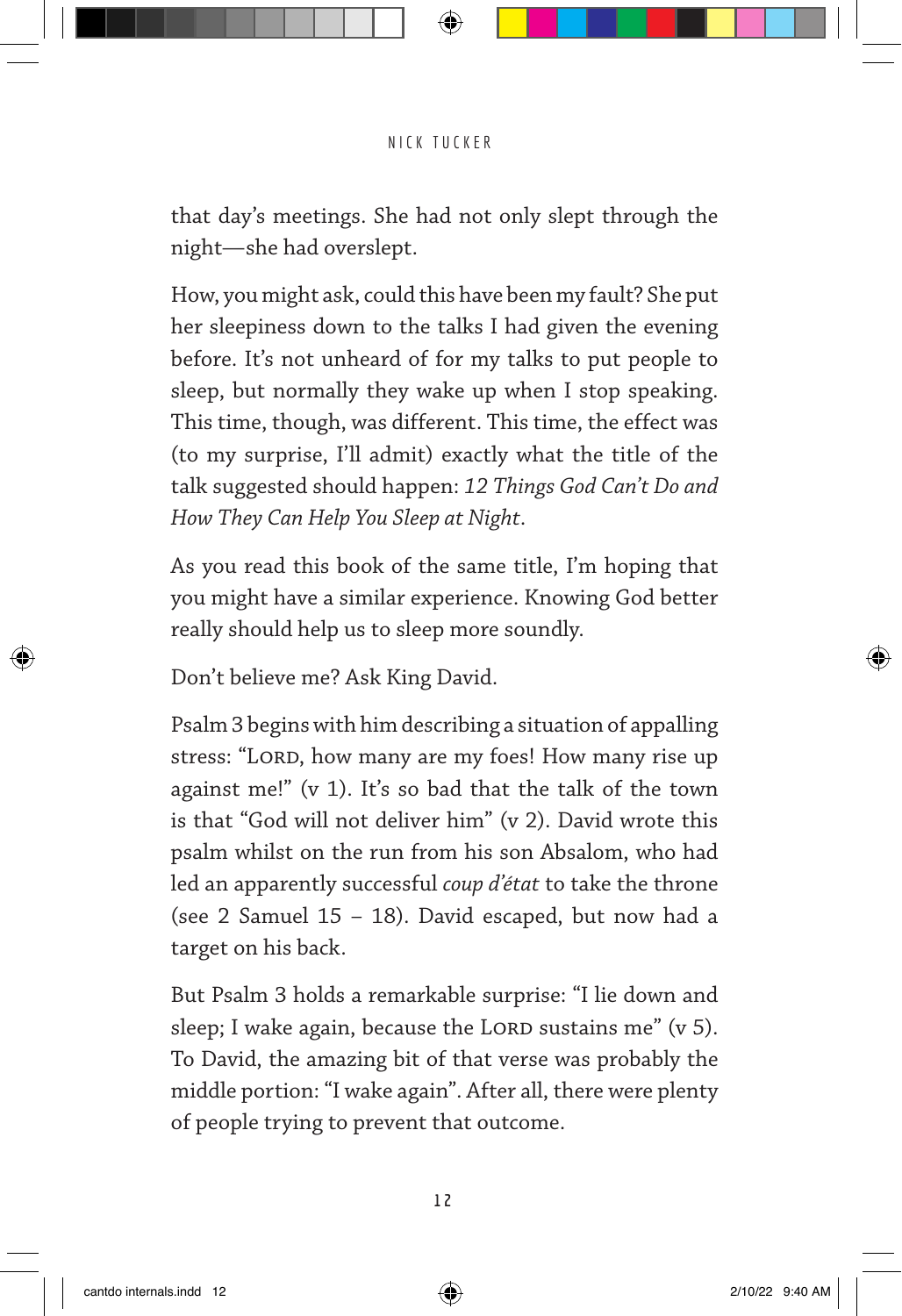For me though, I can't get over the fact that he *slept* at all.

Sleep is something we can normally only do when we feel safe. Apparently, on the first night in a new place, half your brain remains alert all night, vigilant to threats.<sup>1</sup> When you think about it, you realise what an act of trust falling asleep normally is. You are so vulnerable: you have no idea what's going on around you and you cannot look after yourself. When we face stress or threats, our bodies' "fight or flight" mechanisms make restful sleep feel like unicorn tears: hard to imagine and impossible to obtain.

So, if people are literally out for your blood, as they were for David's, sleep won't come easily. A soldier in enemy territory won't just lie down and sleep because it's bedtime. Only the watchful eye of a comrade keeping lookout makes sleeping a vaguely safe thing to do. But David slept through this period of terrible stress because he had someone better than a comrade watching over him: "You, LORD, are a shield around me" (v 3). Safe in that knowledge, David says that he will "not fear though tens of thousands assail me on every side" (v 6). As the very next psalm puts it: "In peace I will lie down and sleep, for you alone, LORD, make me dwell in safety" (Psalm 4:8).

<sup>1 &</sup>quot;Night Watch in One Brain Hemisphere during Sleep Associated with the First-Night Effect in Humans", https://www.cell.com/current-biology/fulltext/S0960- 9822(16)30174-9 (accessed 4 Oct 2021).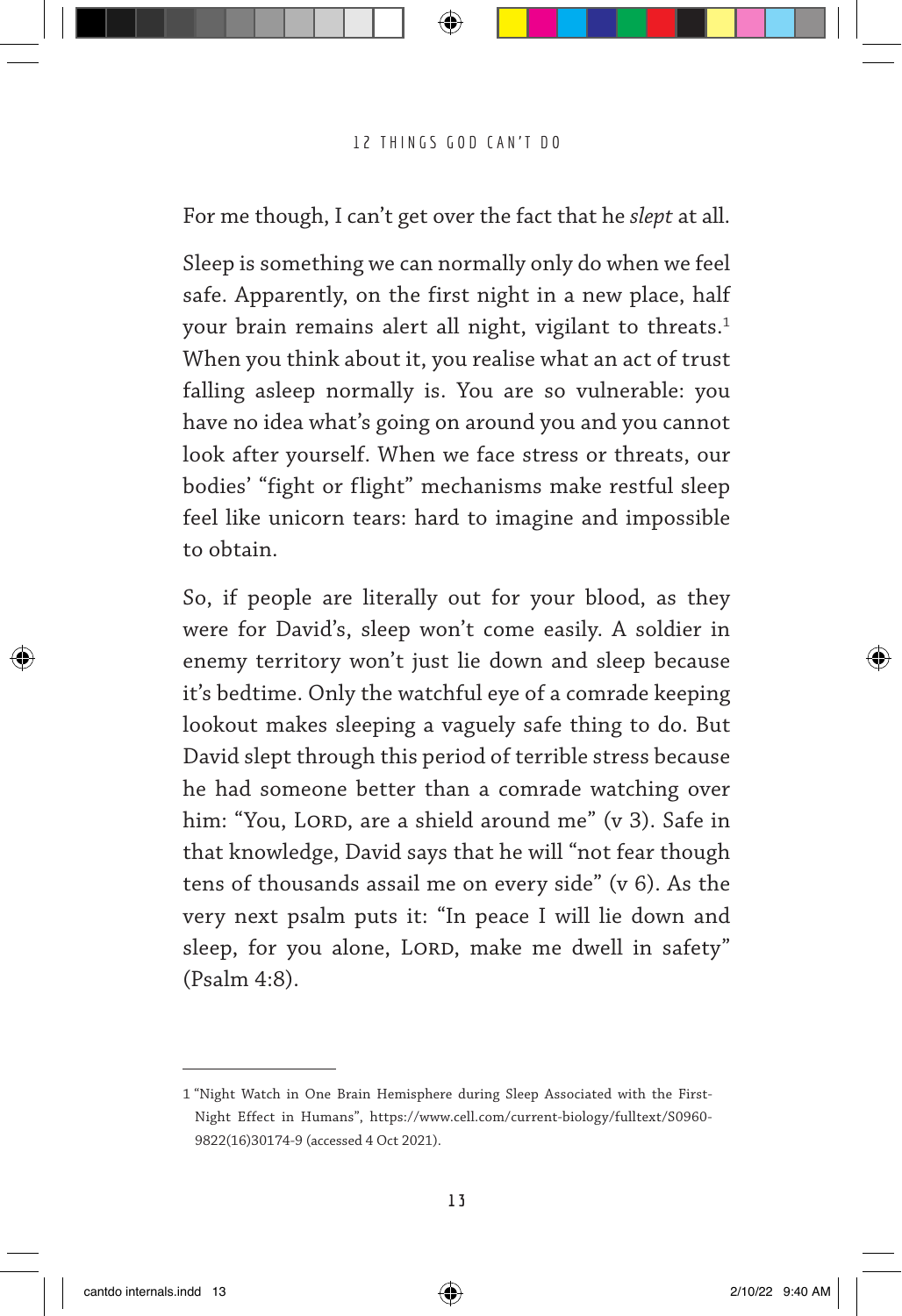David knew just how powerful God is, and how faithful he is to his promises. And this book aims to give you the same confidence. I long to give you a glimpse of God's greatness that will change the way you see the world—and, yes, help you to sleep at night.

To think about God's greatness, we naturally tend to talk about what God *can* do. We, however, are going to consider twelve things that God *can't* do—and when you realise what God can't do, his greatness might just blow your mind.

To show you what I mean—and while we are on the subject of sleep—consider this: God can't sleep. That's a truth we find in Psalm 121. It's part of a series of psalms called the *Songs of Ascent* which were sung by pilgrims on the challenging, dangerous (and uphill) journey to Jerusalem. As they walked, they sang songs of praise to God to encourage and comfort each other:

*He will not let your foot slip he who watches over you will not slumber; indeed, he who watches over Israel will neither slumber nor sleep. (v 3-4)*

God will never take his eye off the ball; he will never drift off and fail to watch over and take care of his people. His people can rest, because he won't. Victor Hugo, the author of *Les Misérables*, expressed the point beautifully:

*Have courage for the great sorrows of life and patience for the small ones; and when you have laboriously*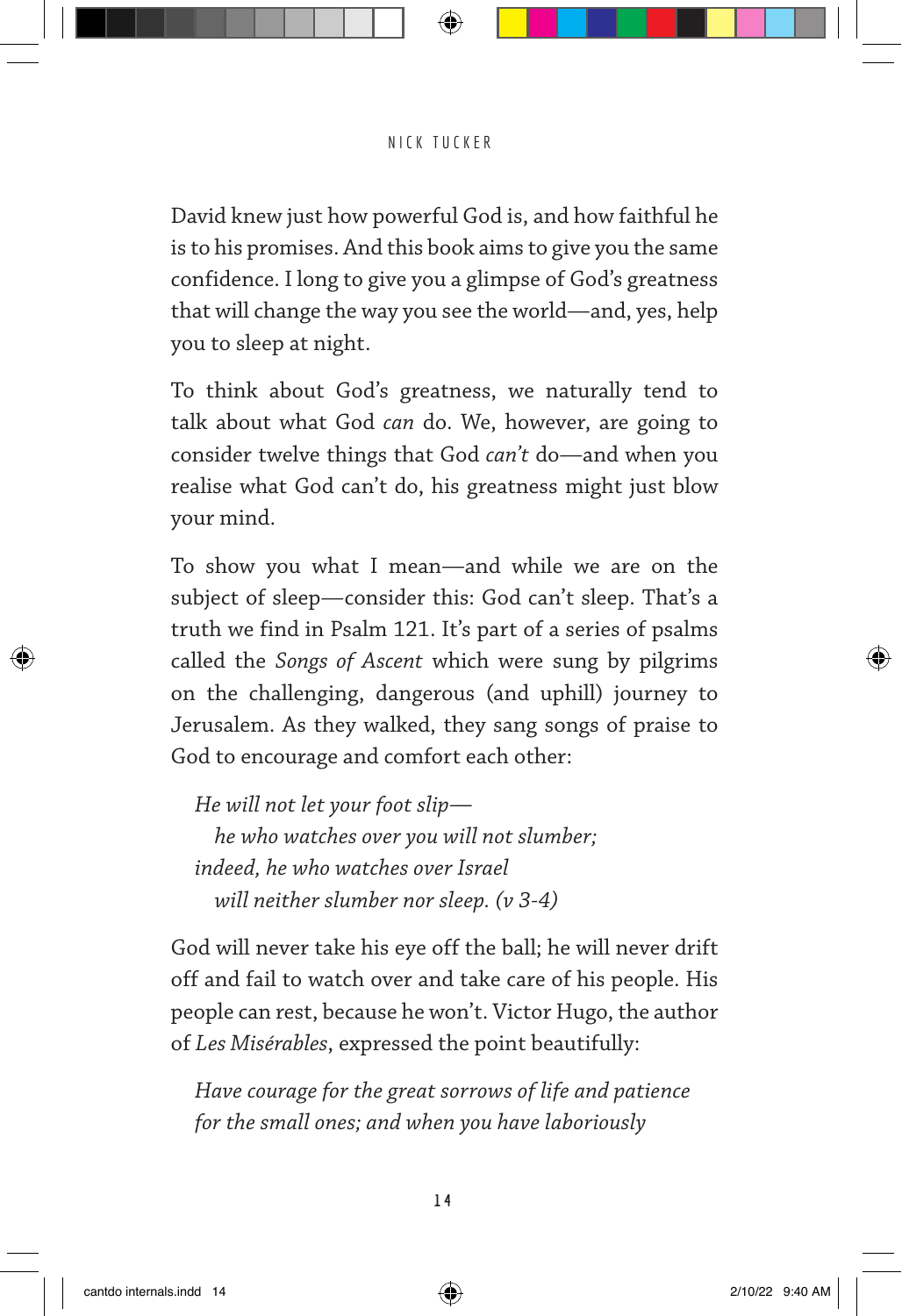*accomplished your daily task, go to sleep in peace. God is awake.*<sup>2</sup>

We sleep because we need to sleep. But God doesn't. And that is an example of a truth that is going to underpin the rest of this book: God is not like us. If we can begin to grasp this, everything in the pages that follow will make a lot more sense.

We tend to see things from our own point of view. So, we often think about God as basically like us, just much, much, bigger. But one of the main things that God wants us to know is that he is not like anything in creation and we shouldn't think of him as if he were. Hence we sleep, but he doesn't.

One of my favourite passages in the whole Bible is Isaiah 40. It begins with an announcement that God is coming to rescue his people (v 1-5). But Israel's immediate circumstances look dire, and are about to get a whole lot worse. How can they be sure that rescue is coming?

*See, the Sovereign Lord comes with power, and he rules with a mighty arm. See, his reward is with him, and his recompense accompanies him. He tends his flock like a shepherd: he gathers the lambs in his arms* 

<sup>2</sup> Victor Hugo, "To Savinien Lapointe. March, 1841" in *The Letters of Victor Hugo: From Exile, and After the Fall of the Empire*, ed. Paul Meurice (Houghton, Mifflin and Company, 1898), p 23.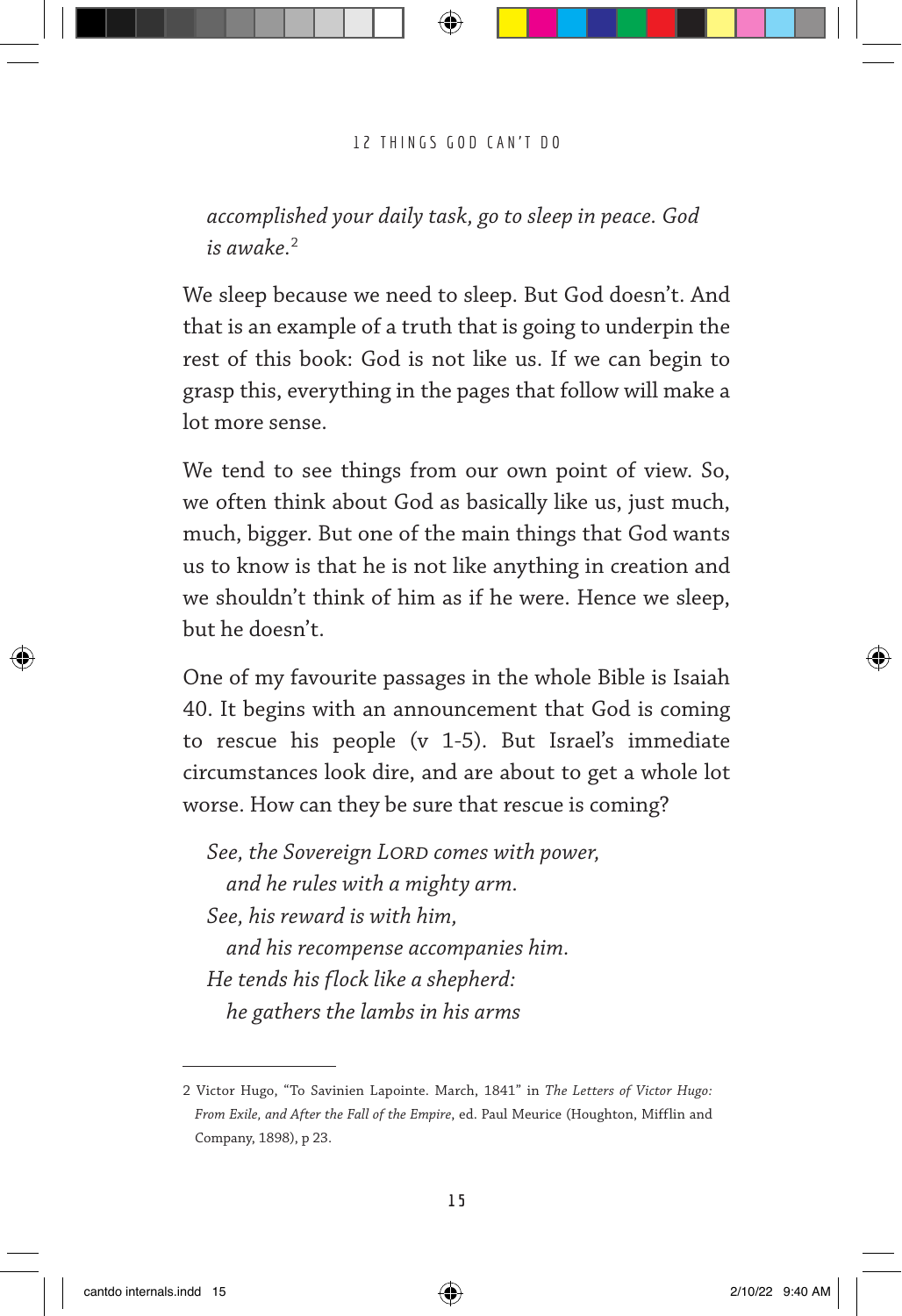*and carries them close to his heart; he gently leads those that have young. (Isaiah 40:10-11)* 

Then, to help us to see how powerful this God who rules with his "mighty arm" really is, Isaiah asks, "Who has measured the waters in the hollow of his hand, or with the breadth of his hand marked off the heavens?" (v 12). The answer to Isaiah's question is obvious: it's only God who can do this. He is uniquely able to do whatever he wants to do. Once you get a sense of what is at the end of God's arm—a hand that can contain all the water in the universe—you don't really need to worry that he won't be able to save you.

This question-and-answer pattern is a device that Isaiah uses several times in chapter 40. If you have time, it's worth reading the whole of Isaiah 40 and asking as you do, "What is God like?" Why not do that now, before you read on? So, what is the God of Isaiah 40 like? You might say that he's strong and wise and good and inexhaustible, and you would be entirely right. But the answer Isaiah repeatedly gives to the question "What is God like?" is "He's like no one else". Time and again Isaiah drives the point home with questions that have the answer "no one"! "Whom did the LORD consult?" (v 14). No one. "With whom ... will you compare God?" (v 18). No one. "Who is [his] equal?" (v 25). No one. You get the point: God is incomparable.

He is incomparable in terms of scale; the universe is small enough relative to him that he can measure the heavens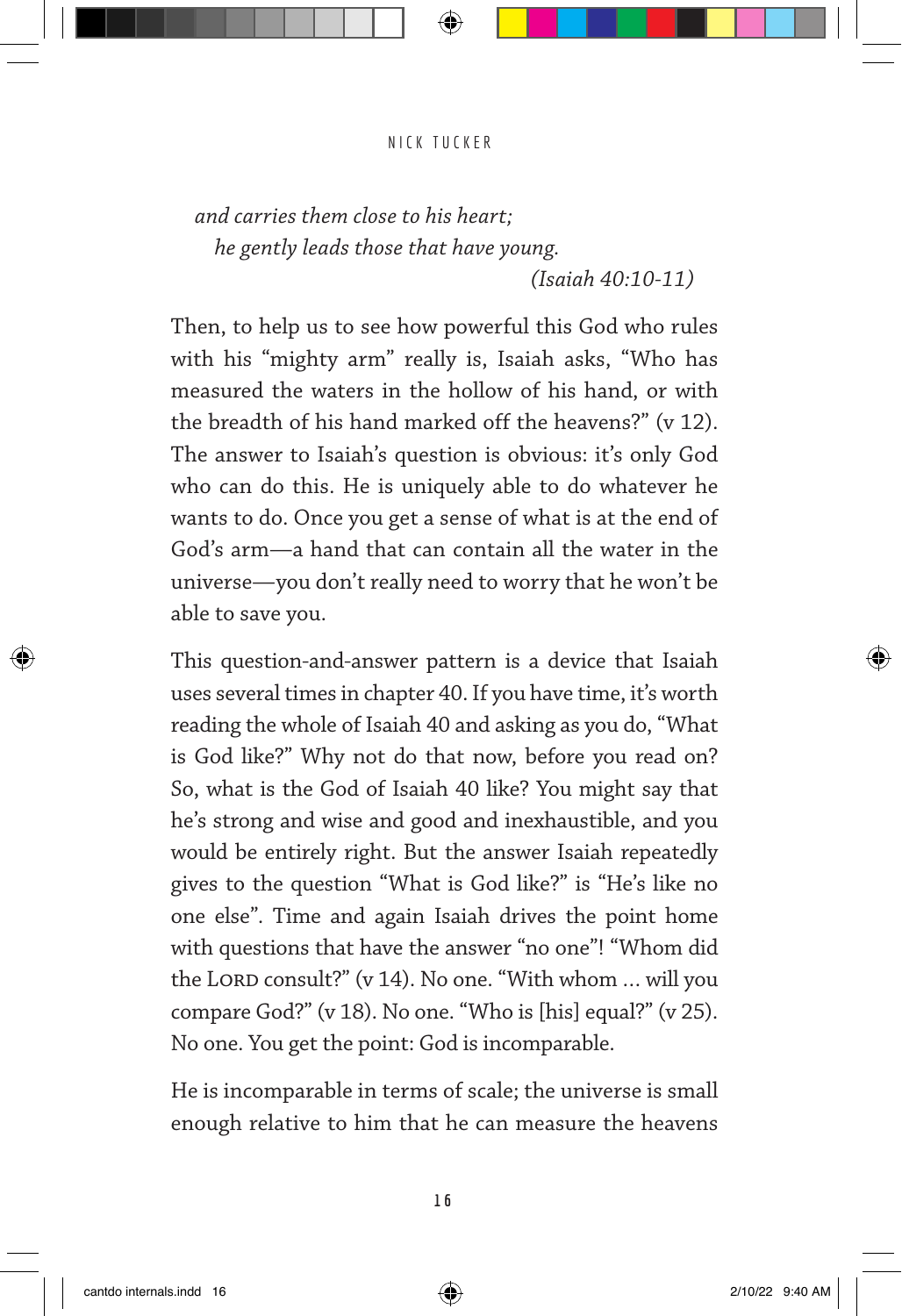with the span of his hand and weigh the dust of the earth on a little set of scales. He is incomparable in terms of knowledge; no one has ever had to teach him anything. He is also incomparably holy.

For the Israelites in the Old Testament, the sacrificial system in the temple served as a visible reminder of God's holiness. Animals were killed and burned on the altar on a daily basis. The message was clear: to come near to a holy God was a serious, costly, bloody business. Isaiah takes that image and puts it on steroids. He takes Lebanon—a place famous for its enormous cedar trees—and says, *Imagine you cut down all the trees in Lebanon and piled them on top of each other to make an altar fire to God.* It would be an inferno like none the world has ever seen. *But*, says Isaiah, *It wouldn't be enough. You could take all the animals in this bounteous country and sacrifice them and it wouldn't be enough.*

It's not that God has a monstrously overinflated ego. An image like the one above might tempt us to imagine him as being like opera star Jenny Lind in the film *The Greatest Showman*, whose insatiable desire for fame and adulation finds a voice as she sings, "All the glare of a thousand spotlights … will never be enough". It is a simple matter of fact that if you sacrificed the entire universe to God, you would not exhaust the praise and glory that his holiness deserves. Jenny Lind's character has a deep need to be adored that cannot be fulfilled. God, by contrast, has no needs at all.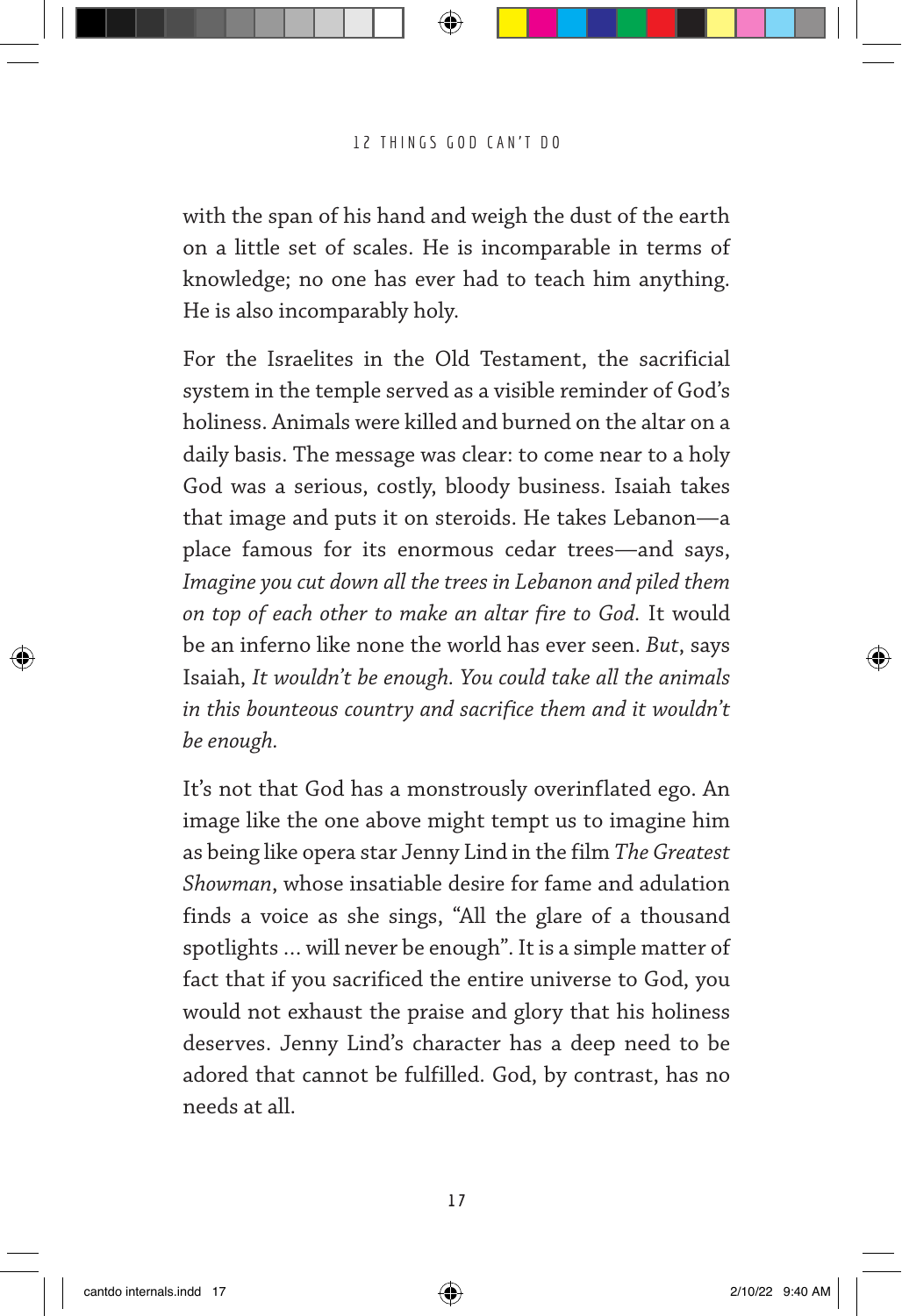#### NICK TUCKER

Our praise, our service, our devotion, our money—these are things which are good for us to offer God, but he doesn't *need* them. He's not short of money; he's not lacking in self-esteem. God made the universe by speaking—he does not then, in any sense, *need* our help. God is not shortstaffed. He is entirely self-sufficient.

Whatever relationship we have with him, then, comes to us not because he needs us, but, amazingly, because he loves us. He blesses us, not because of what we do or can give, but because he wants to bless us.

Just let that sink in. God doesn't need you, but he loves you—and the more you get a sense of the extent of his power and glory and holiness, the more you realise that this is the only possible way that you could relate to him. God is so great that he would be entirely unknowable to us if he didn't actively make himself known. Wonderfully, he has done just this in a variety of ways. One of these ways is in revealing his name.

Names that make sense in one culture don't always make sense in another. My sister taught in Africa for a bit and one of the kids she taught was called Innocent Badger. That sounded funny to us back home as we received my sister's frequently hilarious emails describing her adventures. But we miss out if we allow the significance of names in the Bible to get similarly "lost in translation". They are incredibly meaningful, such that God often changes people's names as a way of shaping their identity. Abram becomes Abraham (the father of many nations). Simon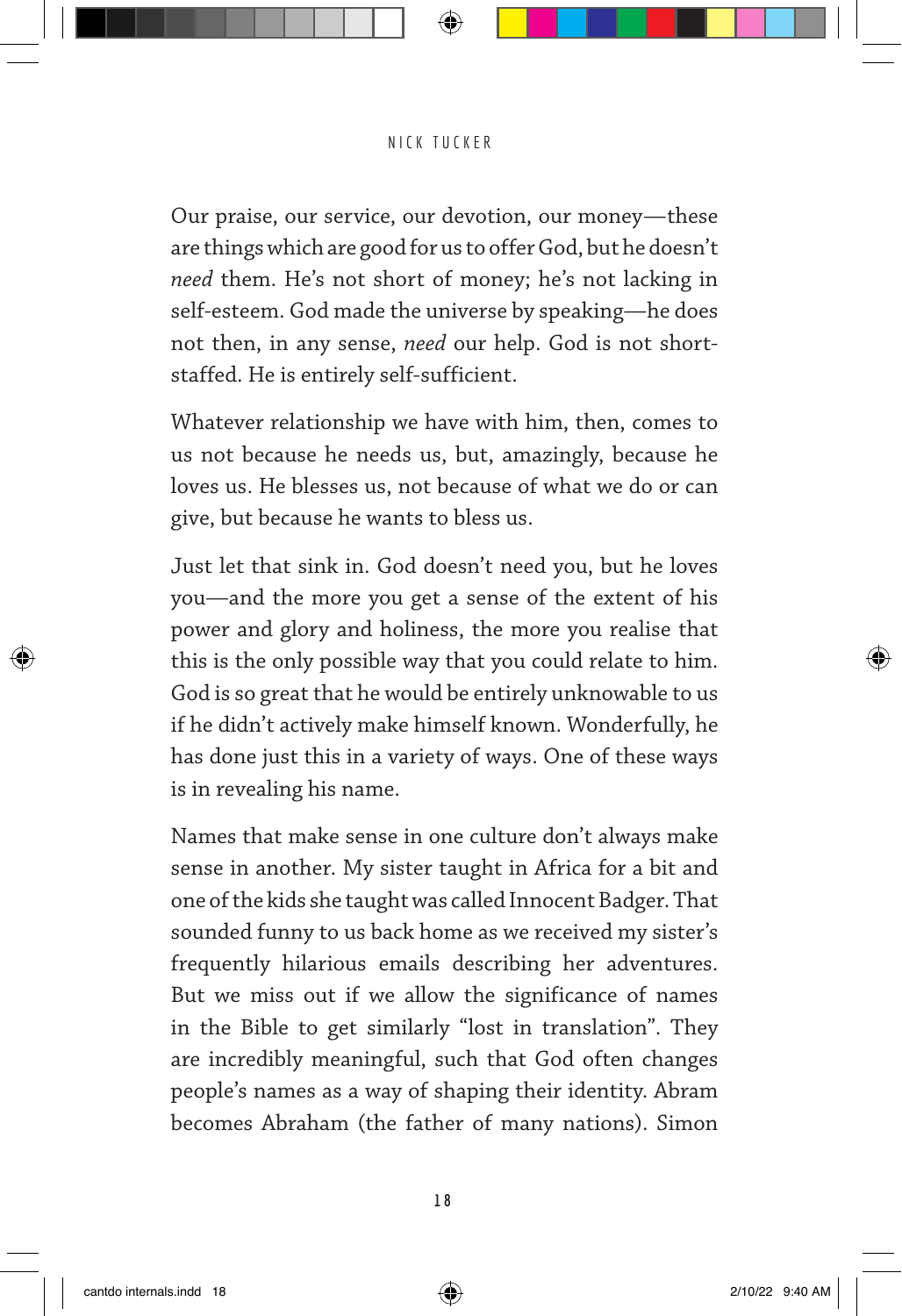the fisherman becomes Peter (rock), on whom Jesus will build his church. God names lots of people in the Bible, but no one gets to name him. Instead, God reveals his own name: "I am who I am", or just "I am" (Yahweh) to his friends (Exodus 3:14).

What does this mean? It means that he is completely and perfectly independent. He exists for one reason and one reason only: because of who he is. No one and nothing else in existence can say that. I exist partly because of my parents, who exist partly because of their parents, and so on. I am not independent; I would not exist unless thousands and thousands of other people before me had met and had children. God though—well, God just "Is".

Theologians who like to use Latin words describe this as God's *aseity*, which basically means God's "being from himself-ness" (I guess we can see why they prefer the Latin). Whatever language we use though, this is the most basic lesson without which we cannot understand God at all. He is self-existent. He is the uncreated Creator of all things. The creation would not exist without him, but he would exist without the creation. I don't know about you, but I can find it hard to imagine the world without me. The evidence suggests, however, that it did a pretty good job of existing without me for most of its history. God, on the other hand, *has* to exist—that is part of the definition of who he is.

Quite a lot follows on from that, as we'll see. But bear in mind the ultimate aim: to see the invisible God a bit